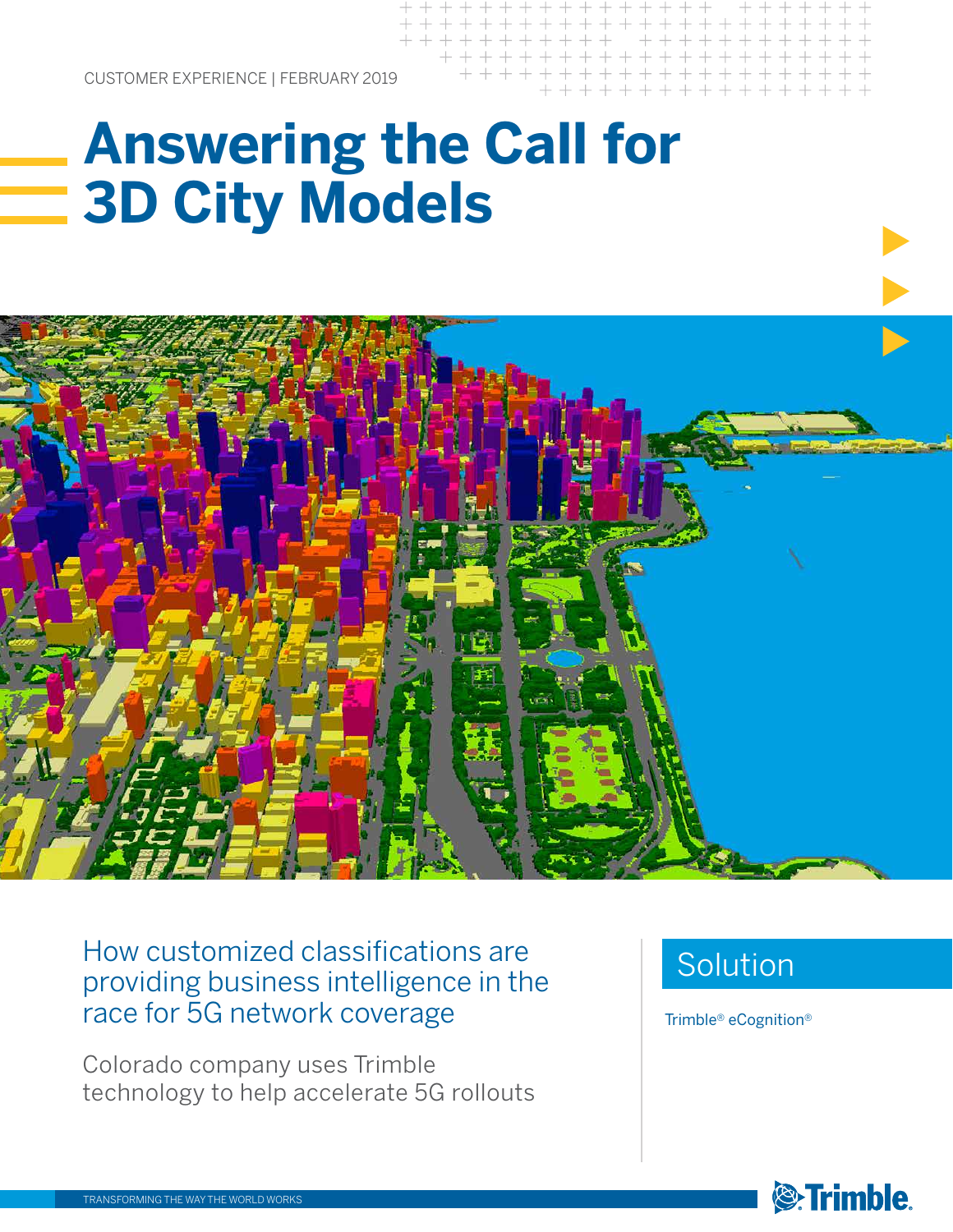# **overview**

Investments in fifth generation (5G) wireless infrastructure are estimated to exceed \$325 billion by 2025; operator revenues are forecasted to reach US \$1.3 trillion. To tap into that revenue stream telecom companies need to have accurate, detailed and up-to-date mapping of the markets they serve. One Colorado-based company is combining geospatial imagery and Trimble's eCognition technology to provide that essential business intelligence in 3D. The approach is giving companies telecom-tailored information that will help them compete in the race for a future that is predicted to be lightning fast.



Location COLORADO

One of the keys to unlocking 5G's fast future is the network's use of millimeter wave technology, which uses shorter, higher frequency wavelengths, which can mean faster data transmissions.

To achieve the faster wireless speeds, telecom companies will need a notably denser array of small antennas, which require line-of-sight for transmission to work. Companies have to figure out how to ensure the signal gets from the next generation of 5G base stations to wireless devices.

To help resolve this critical challenge, multiple US telecom companies have tasked Land Info Worldwide Mapping, an aerial and satellite data provider, with creating customized 3D models of select areas of interest (AOIs). They specifically required layered views of 3D building footprints, classified land cover and classified tree contours and their heights—the critical information to analyze line-of-sight potential

for 5G sensors and determine the optimum locations for their infrastructure and accelerate their rollout. Guided by the telecom companies' lists of AOIs nationwide and their mapping requirements, Chris Lowe, Land Info's director of imagery analysis, created the city models.

He obtained 1-m multispectral aerial imagery from the USDA's National Agriculture Imagery Program (NAIP) and aerial-derived DTM and DSM data, sourced from either lidar or SGM (Semi-Global Matching.) And for the vector datasets, Lowe sourced building footprints, water polygons and roads. He also used the DTM and DSM to create a normalized DSM (nDSM), which would provide key elevation data for classifying trees and buildings and calculating their heights.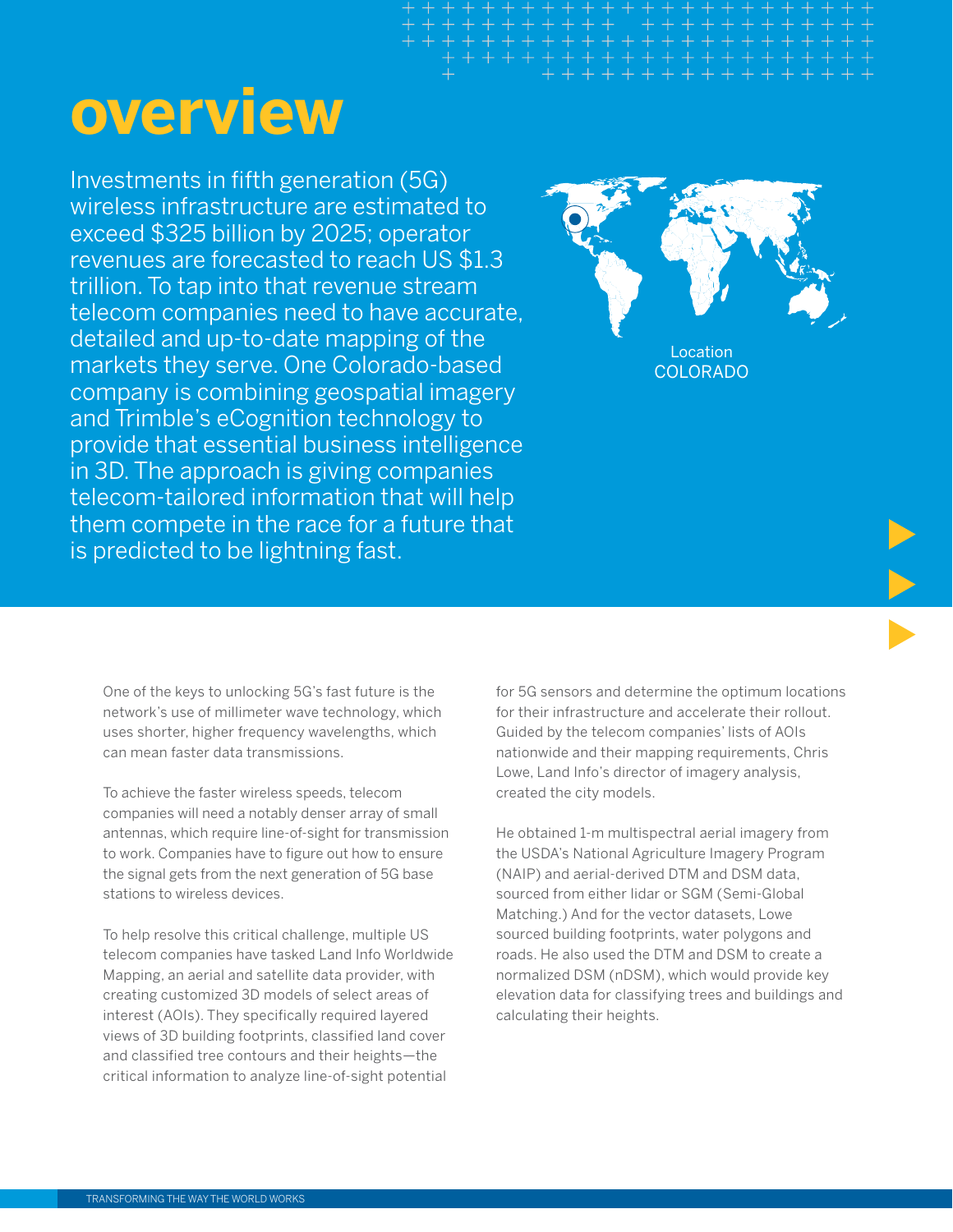

#### BUILDINGS AND TREES

For this particular work, Lowe needed three rule sets  $$ a main, comprehensive workflow and two smaller, more targeted workflows — which together required more than 100 individual processing steps.

Given the breadth and rigor of the first rule set, Lowe used eCognition Server technology to batch-process the workflow, which analyzed all the data inputs to delineate and classify building footprints and vegetation. Once the trees were classified, eCognition then classified shadows and individual tree contours at 2-m to 3-m intervals.

The second rule set targeted each AOIs building footprints and classified them like they are in the real world, with different levels and elevations. The final rule set refined the vegetation and building height classifications to ensure building elevations weren't skewed by trees on rooftop gardens.